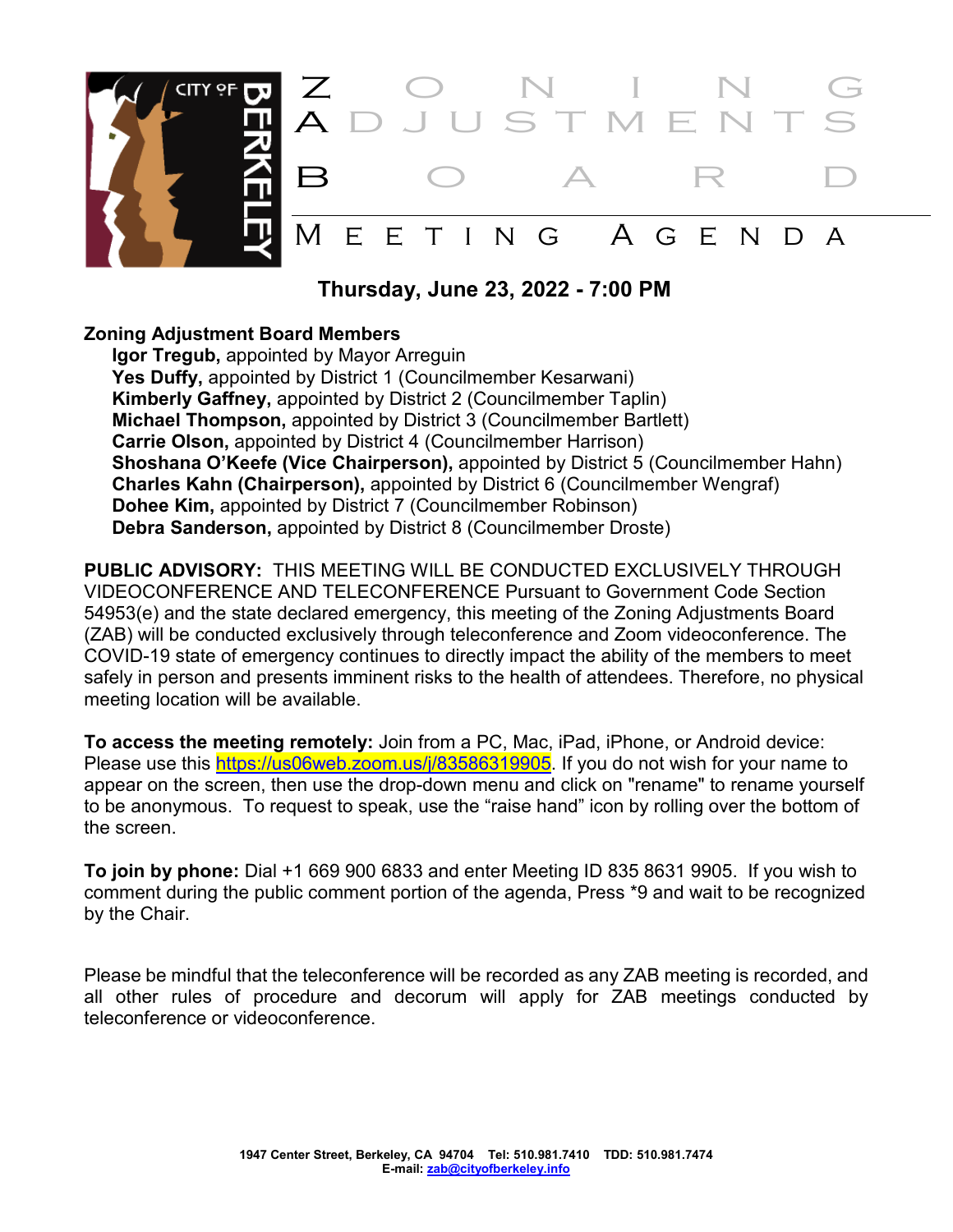#### **Public Testimony Guidelines**

All persons are welcome to attend the virtual hearing and will be given an opportunity to address the Board. Comments may be made verbally at the public hearing and/or in writing before the hearing. The Board may limit the time granted to each speaker.

At the start of the meeting the Board may rearrange the agenda or place additional agenda items on the Consent Calendar, so it is important to be present at the start of the meeting to avoid losing the chance to speak to an item.

The Board encourages the public to submit comments in writing or by e-mail in advance of the meeting. See **Supplemental Communications and Reports** at the end of this Agenda for procedures.

**How to Contact Us:** Land Use Planning Division, Attn: Samantha Updegrave, (510) 981-7414, (Zoning Adjustments Board Secretary), 1947 Center Street, 2nd Floor, Berkeley, CA 94704; [zab@cityofberkeley.info.](mailto:zab@cityofberkeley.info)

#### **Communications**

All communications submitted to Zoning Adjustments Board are public record and are for information only. Other than referring an item to the Secretary for investigation and/or recommendations, no action may be taken in response to any non-agenda communication**.** 

# **Preliminary Matters**

## **Roll Call**

#### **Ex Parte Communication Disclosures**

In the context of adjudicative matters that come before the ZAB, *ex parte* communications are those which occur outside the formal hearing process. ZAB members should avoid *ex parte* contacts on matters pending before the ZAB as much as possible, as they may represent, or be perceived to represent, the receipt of evidence that can unfairly influence a Board member's decision on a matter before the Board. If such contacts do occur, the substance of the communication must be disclosed to all interested parties in advance of any public hearing or testimony to allow rebuttal. Written *ex parte* communications must be forwarded to the Secretary so that they can be disclosed to the entire Board and the public.

#### **Public Comment on Non-Agenda Matters**

Each Speaker is limited to a maximum of three minutes.

#### **Agenda Changes**

The Board Chairperson may reorder the agenda at the beginning of the meeting.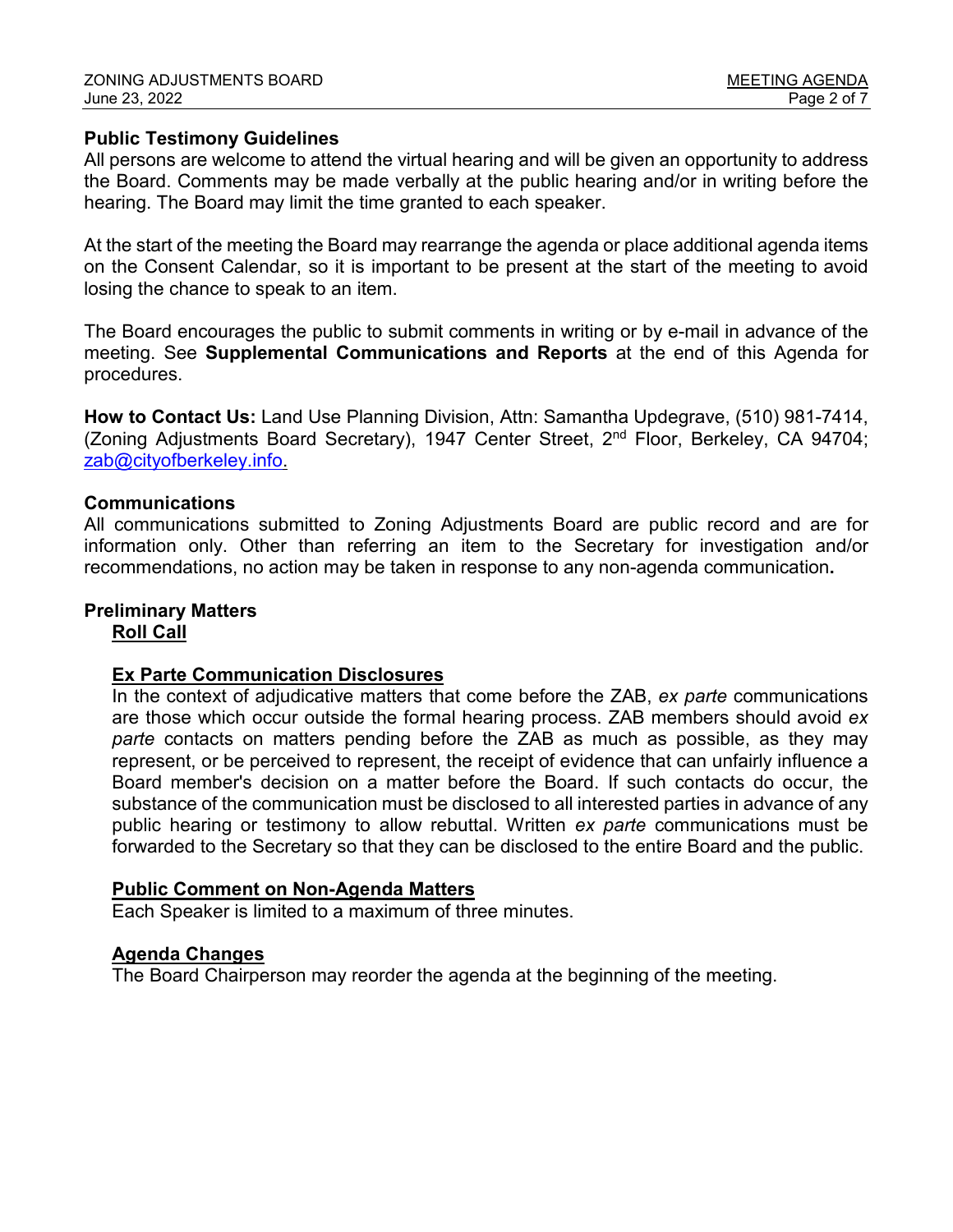#### **Consent Calendar**

The Consent Calendar allows the Board to take action, without discussion, on Agenda items for which there are no persons present who wish to speak, and no Board members who wish to discuss. The Consent Calendar may include four types of items:

- (1) Approval of previous meeting minutes;
- (2) Modifications of existing Use Permits (which have not been noticed for public hearings);

(3) Items being continued to another meeting (Board action will be postponed to another meeting);

- (4) Applications that were withdrawn by the applicant after release of the Agenda; and
- (5) Items noticed for public hearing which the Board decides to move to the Consent Calendar.

The Board Chairperson will announce any additional items proposed for the Consent Calendar at approximately 7:05 PM. Anyone present who wishes to speak on these items should raise his or her hand and advise the Chairperson, and the item(s) will be pulled from the Consent Calendar and heard at this meeting.

#### **1. Approval of Action Minutes from May 26, 2022 Recommendation: APPROVE**

#### **Application: Use Permit #ZP2020-0052** to demolish the rear, non-historic portion of a City Landmark single-family residence, and to re-locate the building closer to the street with a front yard setback of 8 ft. where a minimum of 10 ft. is otherwise required; to construct a new, four-story 45 ft.-tall residential building containing 13 dwelling units immediately abutting the rear of the historic building, to reduce the minimum building separation from 20 ft. to zero, and to reduce the minimum rear yard setback requirement of 10-17 ft. to 5 ft. **Zoning:** Residential Southside District (R-S) **CEQA Recommendation:** Categorically exempt from pursuant to Section 15331 ("Historical Resource Restoration & Rehabilitation") and Section 15332 ("In-Fill Development Projects") of the CEQA Guidelines. **Applicant/Owner:** Applicant: Devi Dutta-Choudhury, 928 Carleton Street Berkeley CA Owner: Innjune (Allen) Jo, 2328 Channing Way, Berkeley CA **Staff Planner:** Fatema Crane, [FCrane@cityofberkeley.info](mailto:FCrane@cityofberkeley.info) 510-981-7413 **Recommendation: APPROVE** Use Permit #ZP2020-0052 pursuant to BMC Section 23.406.040.

#### **2. 2328 [Channing Way](https://berkeleyca.gov/sites/default/files/documents/2022-06-23_ZAB_Item%202_2328%20Channing.pdf) – New Public Hearing**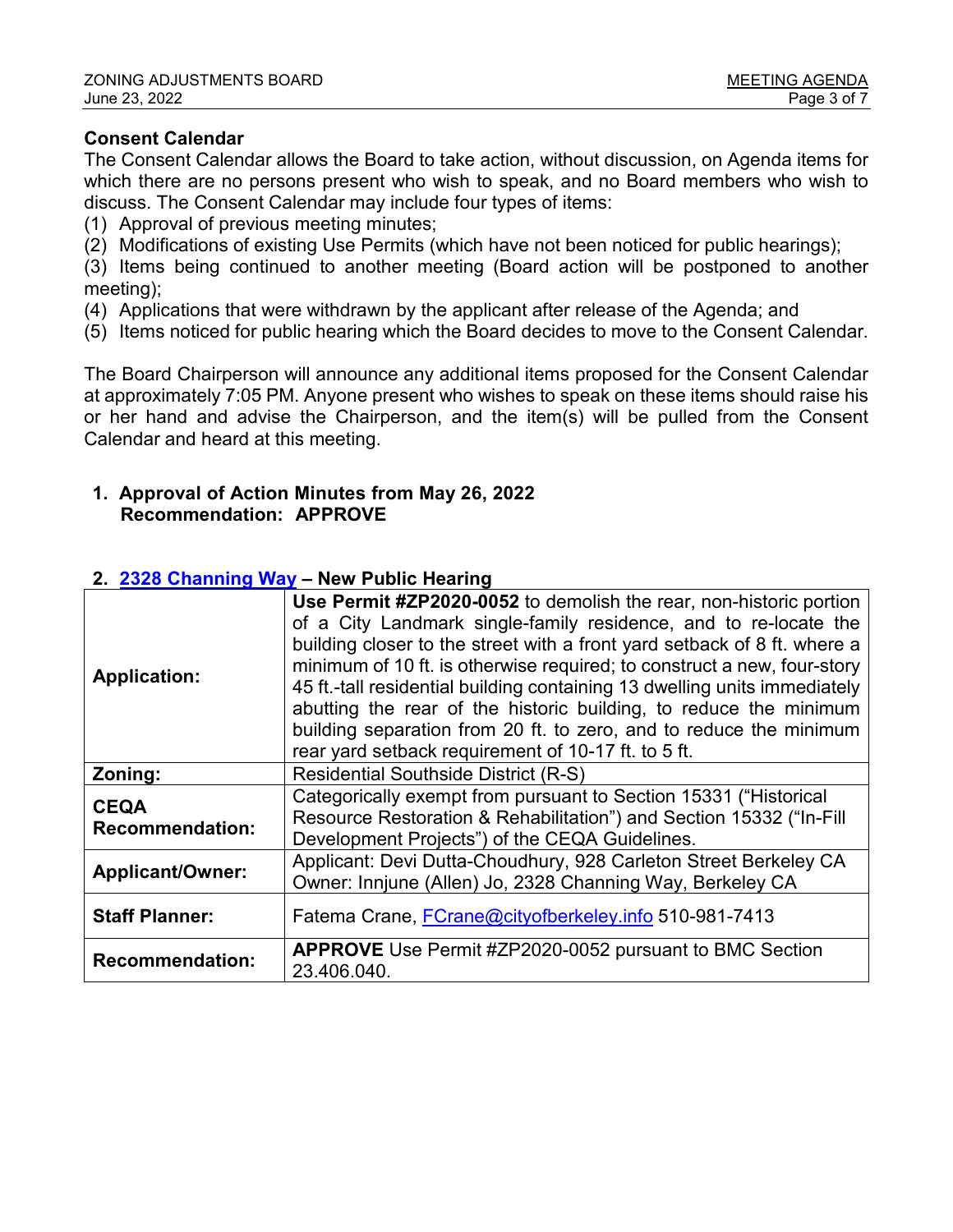#### **3. [921 University Avenue](https://berkeleyca.gov/sites/default/files/documents/2022-06-23_ZAB_Item%203_921%20University.pdf) - New Public Hearing**

| <b>Application:</b>     | Use Permit #ZP2021-0226 to allow a retail market to sell beer, wine,<br>and distilled spirits for consumption off premises under a Type 21<br>ABC permit. |
|-------------------------|-----------------------------------------------------------------------------------------------------------------------------------------------------------|
| Zoning:                 | West Berkeley Commercial (C-W)                                                                                                                            |
| <b>CEQA</b>             | Categorically exempt pursuant to Section 15301 ("Existing Facilities")                                                                                    |
| <b>Recommendation:</b>  | of the CEQA Guidelines.                                                                                                                                   |
| <b>Applicant/Owner:</b> | Juan Romo, 1805 San Pablo Avenue                                                                                                                          |
| <b>Staff Planner:</b>   | Russell Roe, RRoe@cityofberkeley.info, (510) 981-7548                                                                                                     |
| <b>Recommendation:</b>  | <b>APPROVE</b> Use Permit #ZP2021-0226 pursuant to BMC Section                                                                                            |
|                         | 23.406.040.                                                                                                                                               |

#### **4. [925 University Avenue](https://berkeleyca.gov/sites/default/files/documents/2022-06-23_ZAB_Item%204_925%20University.pdf) – New Public Hearing**

| <b>Application:</b>     | Use Permit #ZP2021-0225 to allow service of beer, wine, and<br>distilled spirits incidental to food service in a full-service restaurant. |
|-------------------------|-------------------------------------------------------------------------------------------------------------------------------------------|
| Zoning:                 | West Berkeley Commercial (C-W)                                                                                                            |
| <b>CEQA</b>             | Categorically exempt pursuant to pursuant to Section 15301                                                                                |
| <b>Recommendation:</b>  | ("Existing Facilities") of the CEQA Guidelines.                                                                                           |
| <b>Applicant/Owner:</b> | Juan Romo, 1805 San Pablo Avenue                                                                                                          |
| <b>Staff Planner:</b>   | Russell Roe, RRoe@cityofberkeley.info, (510) 981-7548                                                                                     |
| <b>Recommendation:</b>  | <b>APPROVE</b> Use Permit # ZP2021-0154 pursuant to BMC Section                                                                           |
|                         | 23.406.040.                                                                                                                               |

#### **Action Calendar**

The public may comment on each item listed on the agenda for action as the item is taken up. The Board Chairperson may, with the consent of persons representing both sides of an issue, allocate a block of time to each side to present their issue. Action items may be reordered at the discretion of the Board Chairperson with the consent of the Zoning Adjustments Board.

#### **5. [2213 Fourth Street and 747 \(787\) Bancroft Way](https://berkeleyca.gov/sites/default/files/documents/2022-06-23_ZAB_Item%205_2213%20Fourth%20and%20787%20Bancroft.pdf) – New Public Hearing**

| <b>Application:</b> | Use Permits: 1) #ZP2021-0043 to demolish three existing non-<br>residential buildings and one existing duplex and construct a new<br>128,143-square-foot, four and one-half level parking garage containing<br>412 off-street automobile parking spaces and one loading space to<br>serve uses in the vicinity of the project site; and<br>2) #ZP2021-0096 to demolish six existing buildings and construct a<br>159,143-square-foot, three-story building containing 124,539 square |
|---------------------|--------------------------------------------------------------------------------------------------------------------------------------------------------------------------------------------------------------------------------------------------------------------------------------------------------------------------------------------------------------------------------------------------------------------------------------------------------------------------------------|
|                     | feet of research and development space and 34,604 square feet of light<br>manufacturing space, and a surface parking lot containing 76 off-street<br>parking spaces and five loading spaces.                                                                                                                                                                                                                                                                                         |
| Zoning:             | 2213 Fourth Street (Phase II): Mixed-Use Residential (MU-R) and                                                                                                                                                                                                                                                                                                                                                                                                                      |
|                     | Mixed-Use Light Industrial (MU-LI); and                                                                                                                                                                                                                                                                                                                                                                                                                                              |
|                     | 747 (787) Bancroft Way (Phase III): Mixed-Use Light Industrial (MU-LI)                                                                                                                                                                                                                                                                                                                                                                                                               |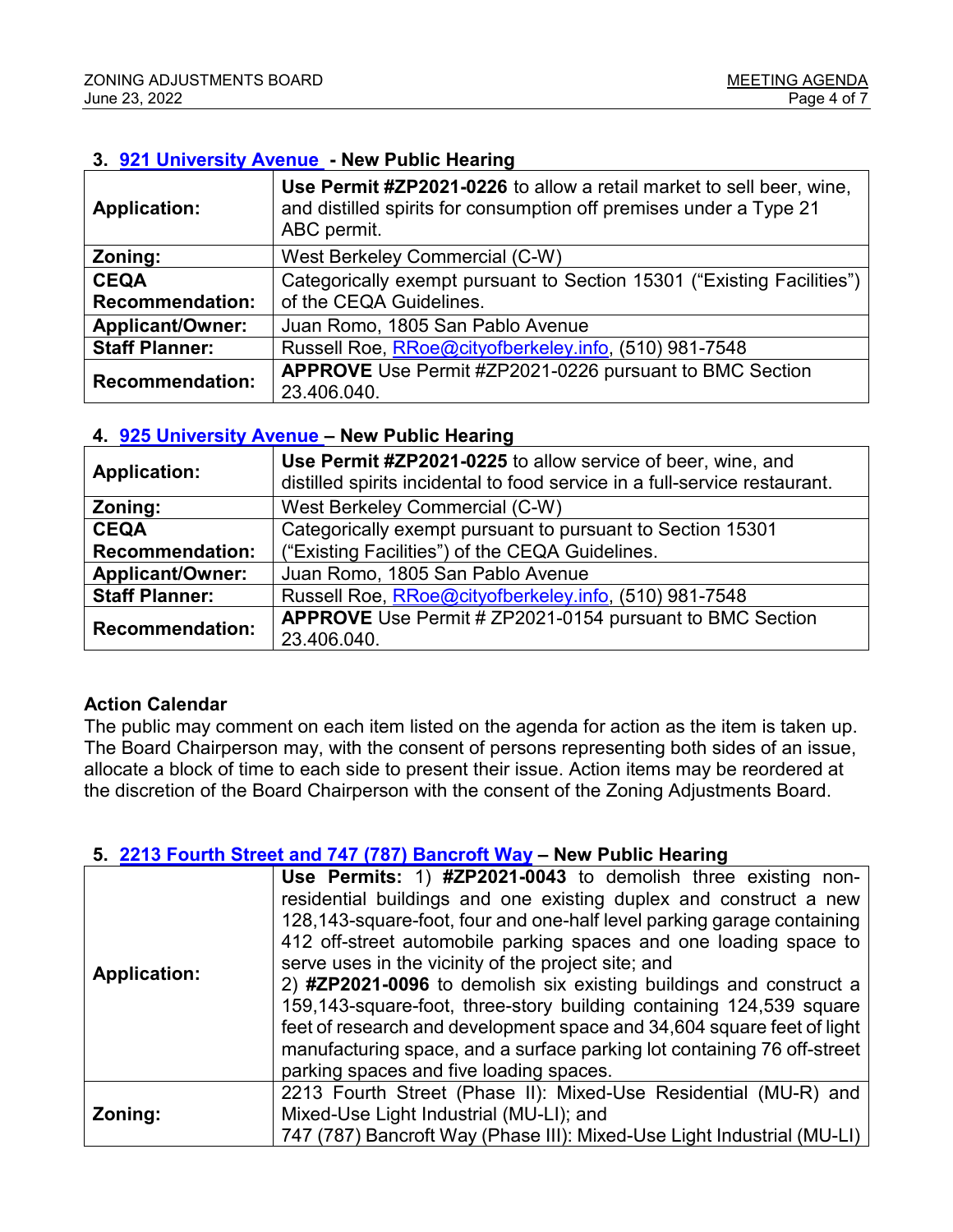| <b>CEQA</b>             | Mitigated Negative Declaration, pursuant Section 15070 of the CEQA                                                                                                                                                                                                                                                                      |
|-------------------------|-----------------------------------------------------------------------------------------------------------------------------------------------------------------------------------------------------------------------------------------------------------------------------------------------------------------------------------------|
| <b>Recommendation:</b>  | Guidelines.                                                                                                                                                                                                                                                                                                                             |
| <b>Applicant/Owner:</b> | Applicant:<br>Phase II: Raju Nandwana, International Parking Design, 560 14th<br>Street, Suite 300, Oakland<br>Phase III: Matthew Jefferies, Skidmore, Ownings & Merrill, One<br>Maritime Plaza, San Francisco<br>Owner: Steelwave CDS, LLC, 999 Baker Way, Suite 200 San Mateo,<br>and 101 California Street, Suite 800, San Francisco |
| <b>Staff Planner:</b>   | Sharon Gong, SGong@cityofberkeley.info, (510) 981-7429                                                                                                                                                                                                                                                                                  |
| <b>Recommendation:</b>  | <b>ADOPT</b> the proposed Mitigated Negative Declaration pursuant to<br>Section 15074 of the CEQA Guidelines;<br><b>APPROVE</b> Use Permit #ZP2021-0043 pursuant to BMC Section<br>23.406.040; and<br><b>APPROVE</b> Use Permit #ZP2021-0096 pursuant to BMC Section<br>23.406.040.                                                     |

### **Subcommittee Reports**

• **Design Review Committee (DRC)** <https://www.cityofberkeley.info/designreview/>

**Staff Communications**

**Adjourn**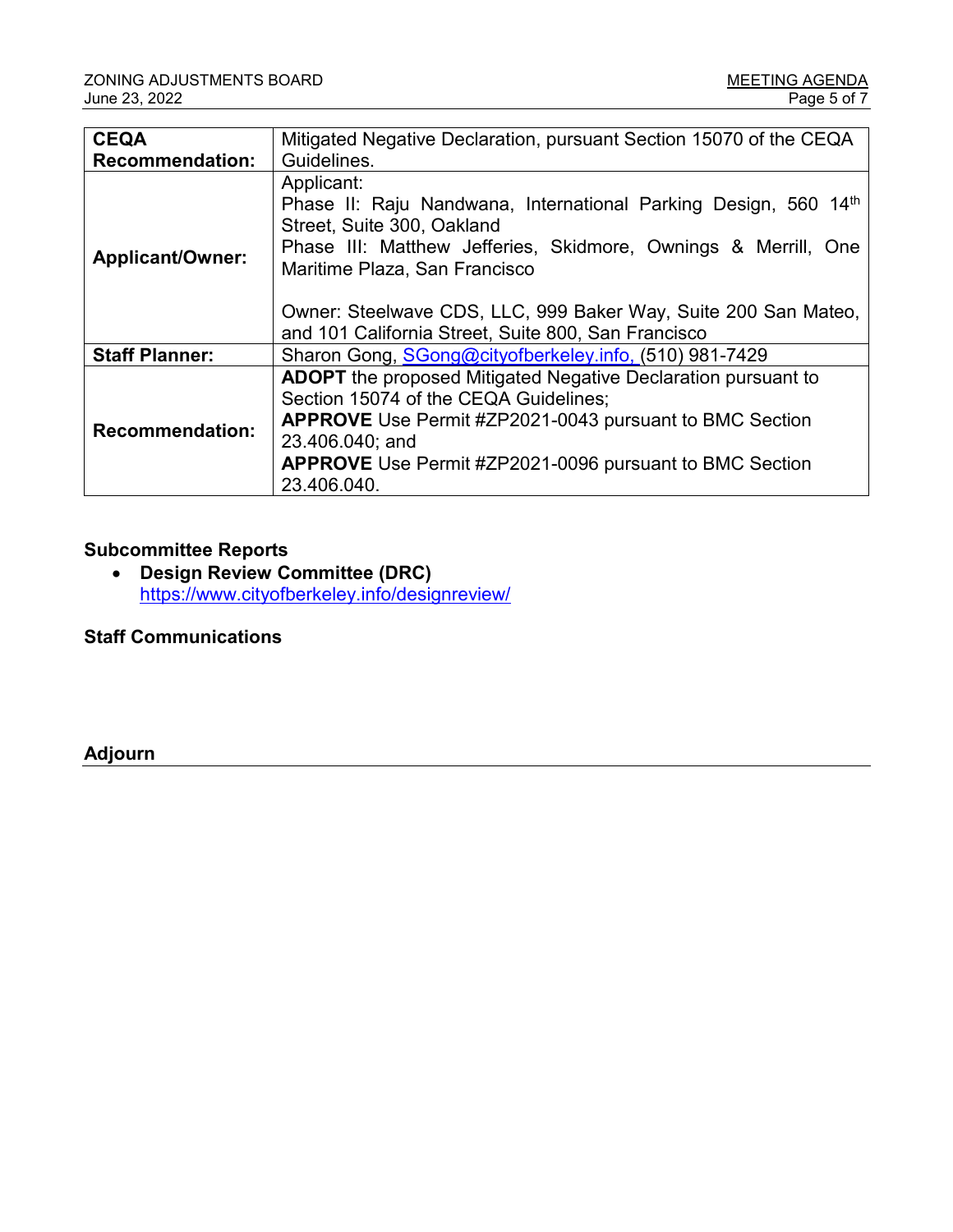# **Accessibility Information / ADA Disclaimer**

To request a disability-related accommodation(s) to participate in the meeting, including auxiliary aids or services, please contact the Disability Services specialist at 981-6418 (V) or 981-6347 (TDD) at least three business days before the meeting date.

#### **SB 343 Disclaimer**

Any writings or documents provided to a majority of the Commission regarding any item on this agenda will be made available to the public. Please contact the Land Use Planning Division (zab@cityofberkeley.info) to request hard-copies or electronic copies.

#### **Communications Disclaimer**

Communications to Berkeley boards, commissions or committees are public record and will become part of the City's electronic records, which are accessible through the City's website. Please note: e-mail addresses, names, addresses, and other contact information are not required, but if included in any communication to a City board, commission or committee, will become part of the public record. If you do not want your e-mail address or any other contact information to be made public, you may deliver communications via U.S. Postal Service or in person to the secretary of the relevant board, commission or committee. If you do not want your contact information included in the public record, please do not include that information in your communication. Please contact the secretary to the relevant board, commission or committee for further information.

#### **Supplemental Communications and Reports**

Written comments must be directed to the ZAB Secretary at the Land Use Planning Division (Attn: ZAB Secretary), 1947 Center Street, Second Floor, Berkeley CA 94704, or via e-mail to: [zab@cityofberkeley.info.](mailto:zab@cityofberkeley.info) All materials will be made available via the Zoning Adjustments Board agenda page online at this address: https://www.cityofberkeley.info/zoningadjustmentboard/

**Correspondence received by 5:00 PM eight days before this public hearing will be provided with the agenda materials provided to the Board.** Note that if you submit a hard copy document of more than 10 pages, or in color, or with photos, you must provide 15 copies. Correspondence received after this deadline will be conveyed to the Board in the following manner:

- **Correspondence received by 5:00 PM two days before** this public hearing will be conveyed to the Board in a Supplemental Communications and Reports, which is released around noon one day before the public hearing.
- **Correspondence received after 5:00 PM two days before** this public hearing will be saved in the project administrative record.

It will not be possible to submit written comments at the meeting.